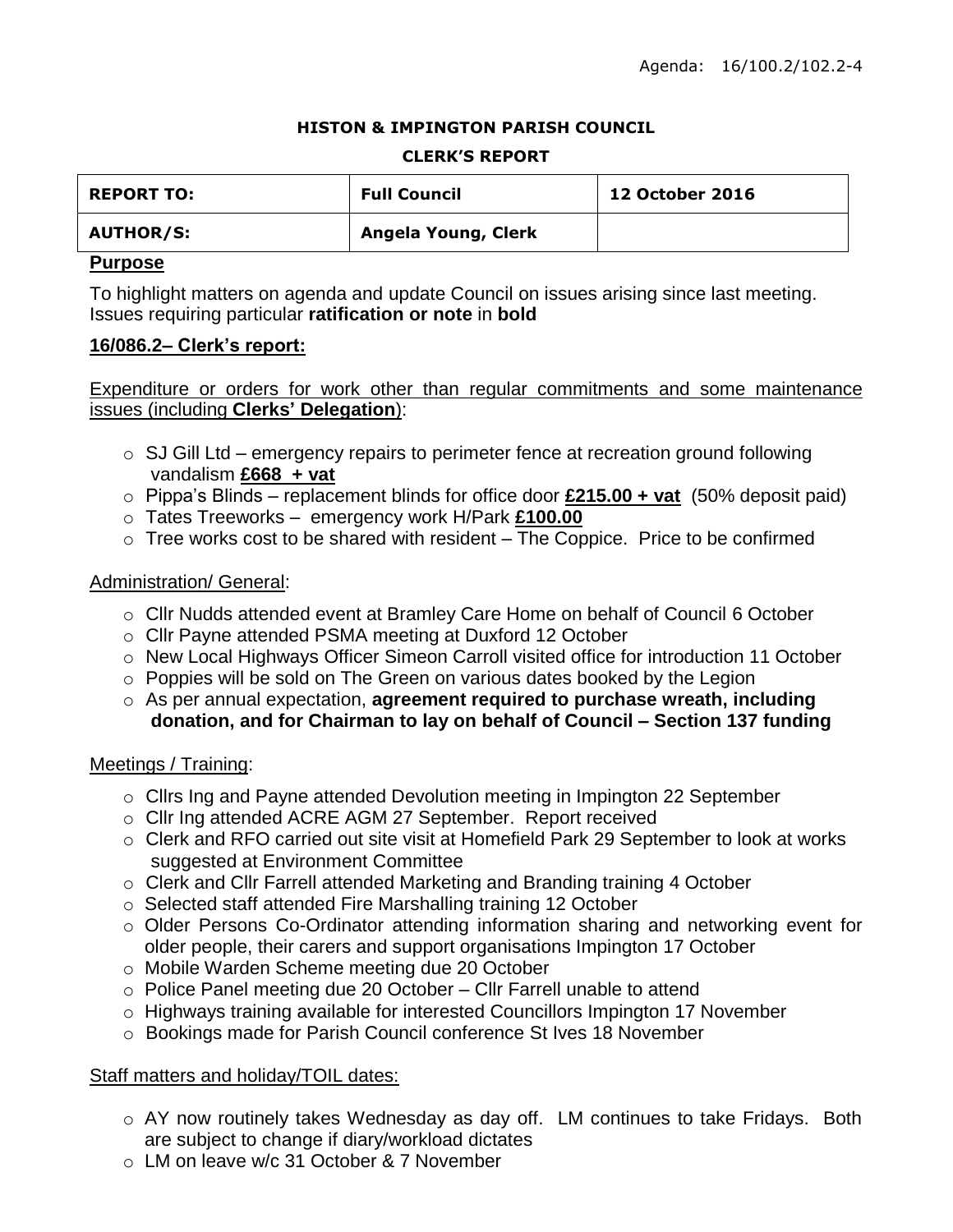- o **Please note clerk holiday dates in your diary if you are affected by attendance hours**
- o CO normally now in parish office Tuesday Friday, with more limited hours Monday.
- o AC currently on sick leave. Youth work cover arrangements in place to Half Term
- o Clerk visiting Youth Worker at home regularly and drawing up mutually acceptable back to work plan
- o Appraisals carried out during October 2016
- o **Please let Clerk know your holiday dates** as this aids arrangements in the Council diary

Author: Angela Young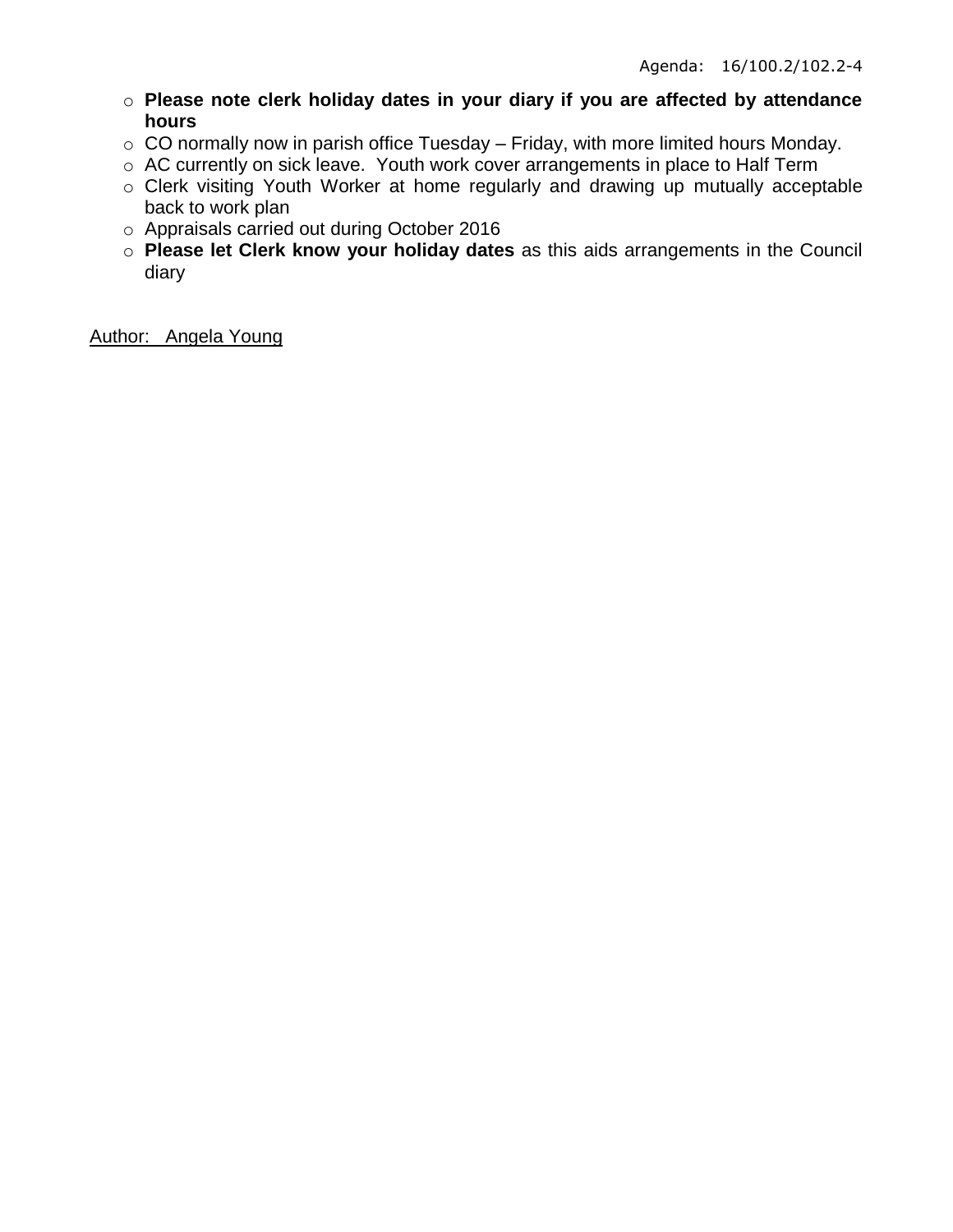## **HISTON & IMPINGTON PARISH COUNCIL**

#### **FINANCE REPORT**

| <b>REPORT TO:</b> | <b>Full Council</b>                          | <b>12 October 2016</b> |
|-------------------|----------------------------------------------|------------------------|
| <b>AUTHOR/S:</b>  | <b>Lynda Marsh, Office</b><br><b>Manager</b> |                        |

# **Purpose**

To list accounts paid by delegated approval, and payment of outstanding accounts

|  |  | $\circ$ Accounts paid by delegated approval – to note only: |
|--|--|-------------------------------------------------------------|
|  |  |                                                             |

| <b>Expenses paid</b>    |                                                  |            |       |        |
|-------------------------|--------------------------------------------------|------------|-------|--------|
| by DDR                  |                                                  |            |       |        |
| <b>Beneficiary</b>      | Description                                      | <b>Net</b> | Vat   | Gross  |
| London Fuel Ltd         | Unleaded fuel                                    | 32.40      | 6.48  | 38.88  |
| Copy IT (Sharp)         | Copier reading                                   | 42.22      | 8.44  | 50.66  |
| <b>British Gas</b>      | Gas account                                      | 155.74     | 7.78  | 163.52 |
| <b>Direct Payments:</b> | ** Unity Trust Bank - monthly service charge     | 18.00      | -     | 18.00  |
|                         | ** Rainbow Saver Credit Union - monthly fee (Aug | 2.00       |       | 2.00   |
|                         | & Sept)                                          |            |       |        |
|                         | ** These are now reoccurring fees and will be    |            |       |        |
|                         | included on the DDR list confirmation annually   |            |       |        |
| <b>Total</b>            |                                                  | 250.36     | 22.70 | 273.06 |

| <b>Expenses paid</b>      |                           |        |        |        |
|---------------------------|---------------------------|--------|--------|--------|
| by cheque                 |                           |        |        |        |
| <b>Beneficiary</b>        | Description               | Net    | Vat    | Gross  |
| <b>PKF Littleiohn LLP</b> | Annual external audit fee | 800.00 | 160.00 | 960.00 |
| Total                     |                           | 800.00 | 160.00 | 960.00 |

# **Accounts for approval:**

| <b>Expenses paid by</b><br><b>BACS</b> |                                 |            |       |        |
|----------------------------------------|---------------------------------|------------|-------|--------|
| <b>Beneficiary</b>                     | Description                     | <b>Net</b> | Vat   | Gross  |
| Roger Hovells                          | <b>Office Cleaning</b>          | 30.00      |       | 30.00  |
| <b>CAPALC</b>                          | Clerk's Annual Catch Up Day     | 30.00      |       | 30.00  |
| Rachel Denning                         | Youth Club cover                | 90.00      |       | 90.00  |
| <b>Orchard Park</b>                    | Fire Marshall Training x 3      | 105.00     |       | 105.00 |
| <b>Community Council</b>               |                                 |            |       |        |
| PRS Ltd                                | Annual tariff for general music | 87.76      | 17.55 | 105.31 |
| CSA                                    | Washroom supplies               | 93.75      | 18.74 | 112.49 |
| Pest Busters Ltd                       | Pest control                    | 95.00      | 19.00 | 114.00 |
| <b>LCPAS</b>                           | Highways training course        | 120.00     |       | 120.00 |
| Pauline Reay                           | Youth - yoga instructor         | 150.00     | -     | 150.00 |
| Nimbus Lightning                       | Annual inspection               | 180.00     | 36.00 | 216.00 |